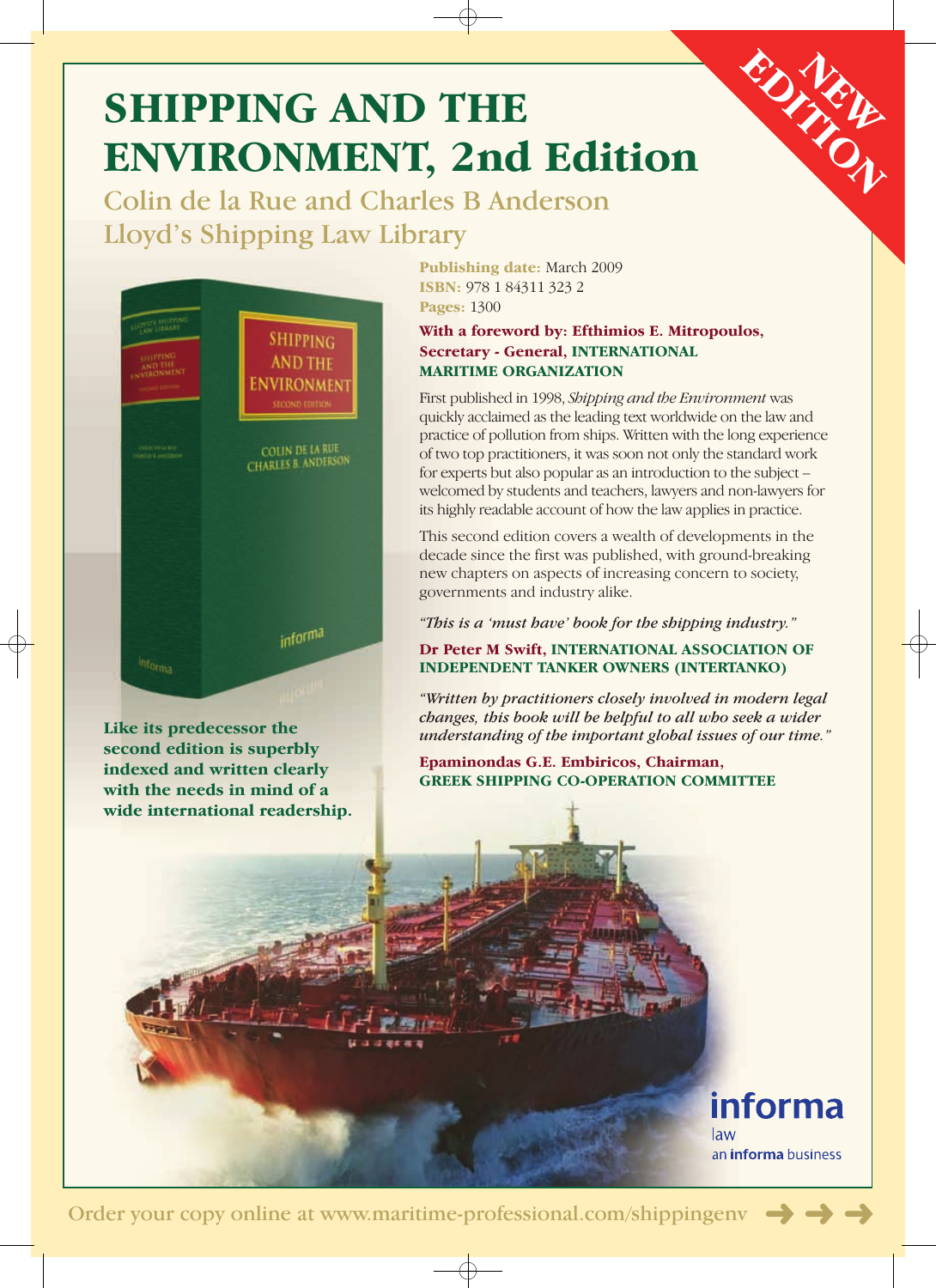# **Table of Contents**

#### PART I – LIABILITY AND COMPENSATION FOR OIL POLLUTION DAMAGE

- 1. Introduction and Historical Overview
- 2. Compensation from the Shipowner under CLC
- 3. Compensation from the IOPC Funds
- 4. Oil Pollution The Position in the US
- 5. Pollution from Offshore Craft **NEW**
- 6. Pollution from Ships' Bunkers

#### PART II – COMPENSATION FOR DAMAGE BY HAZARDOUS AND NOXIOUS SUBSTANCES

- 7. Compensation from the Shipowner and from the HNS Fund under the Hazardous and Noxious Substances Convention 1996 (HNSC)
- 8. HNS Damage The Position in the US

#### PART III – ADMISSIBILITY AND ASSESSMENT OF CLAIMS

- 9. Claims General Principles
- 10. Clean-Up Operations and other Preventive Measures
- 11. Damage to Property
- 12. Economic Loss
- 13. Damage to Natural Resources and Costs of Restoration

#### PART IV – THE LAW RELATING TO PARTICULAR PARTIES

- 14. Salvors
- 15. Charterers and Cargo Owners
- 16. Ship Managers, Operators and Associated Parties

17. The Owners of Colliding Ships



- 19. Ship Financiers
- 20. P&I Clubs and other Liability Insurers
- 21. Hull and Cargo Insurers

#### PART V – LIMITATION OF LIABILITY

22. Limitation of Liability for Pollution **NEW** and HNS Damage

#### PART VI – PREVENTION, REDUCTION AND CONTROL OF MARINE POLLUTION

- 23. International Rules to Prevent Pollution from Ships
- 24. Prevention of Pollution from Ships in the US
- 25. The Response to an Incident International Conventions
- 26. The Response to an Incident Position in the US
- 27. Removal of Wrecks and Dumping at Sea
- 28. Shipment of Waste and Dismantling of Vessels **NEW**
- 29. Enforcement of Rules to Prevent Pollution
- 30. Criminal Liability for Pollution from Ships

#### APPENDICES

Appendix 1 – Status of Conventions Appendix 2 – Online Sources Appendix 3 – Summary of State Oil Pollution Laws in the US Index

## **What's new:**

- • *Erika, Prestige* and changes to compensation regimes: Supplementary Fund, STOPIA and TOPIA, *Hebei Spirit*, interim payments, and many decisions on admissibility of claims
- • Bunkers Convention, pollution from FPSOs and latest on HNS
- • Major US cases, *New Carissa, Athos I, Selendang Ayu, Cosco Busan,* and the latest regulatory changes
- • Chapter devoted to limitation of liability for pollution
- Environmental aspects of salvage: SCOPIC, *Tasman Spirit* and insurance cover
- Detailed chapter on international rules to prevent pollution: Law of the Sea, SOLAS and MARPOL
- • Conventions on anti-fouling, ballast water and wreck removal
- Up-to-date position on air pollution and carbon emissions from ships
- • Places of refuge: *Castor, Prestige, MSC Napoli*  and IMO Guidelines
- Law and practice of dumping at sea, shipment of waste and dismantling of ships – full story behind the "ghost ships", *Clémenceau* and other leading cases
- The latest on flag state and port state control, industry controls and measures to promote quality shipping
- Major new chapter on criminal liability: international and US law and practice; oily water separators, aerial observations and the cases in France; interpretation of MARPOL and the EU Directive; fair treatment of seafarers, UNCLOS safeguards and IMO Guidelines; US criminal laws, enforcement agencies and practice.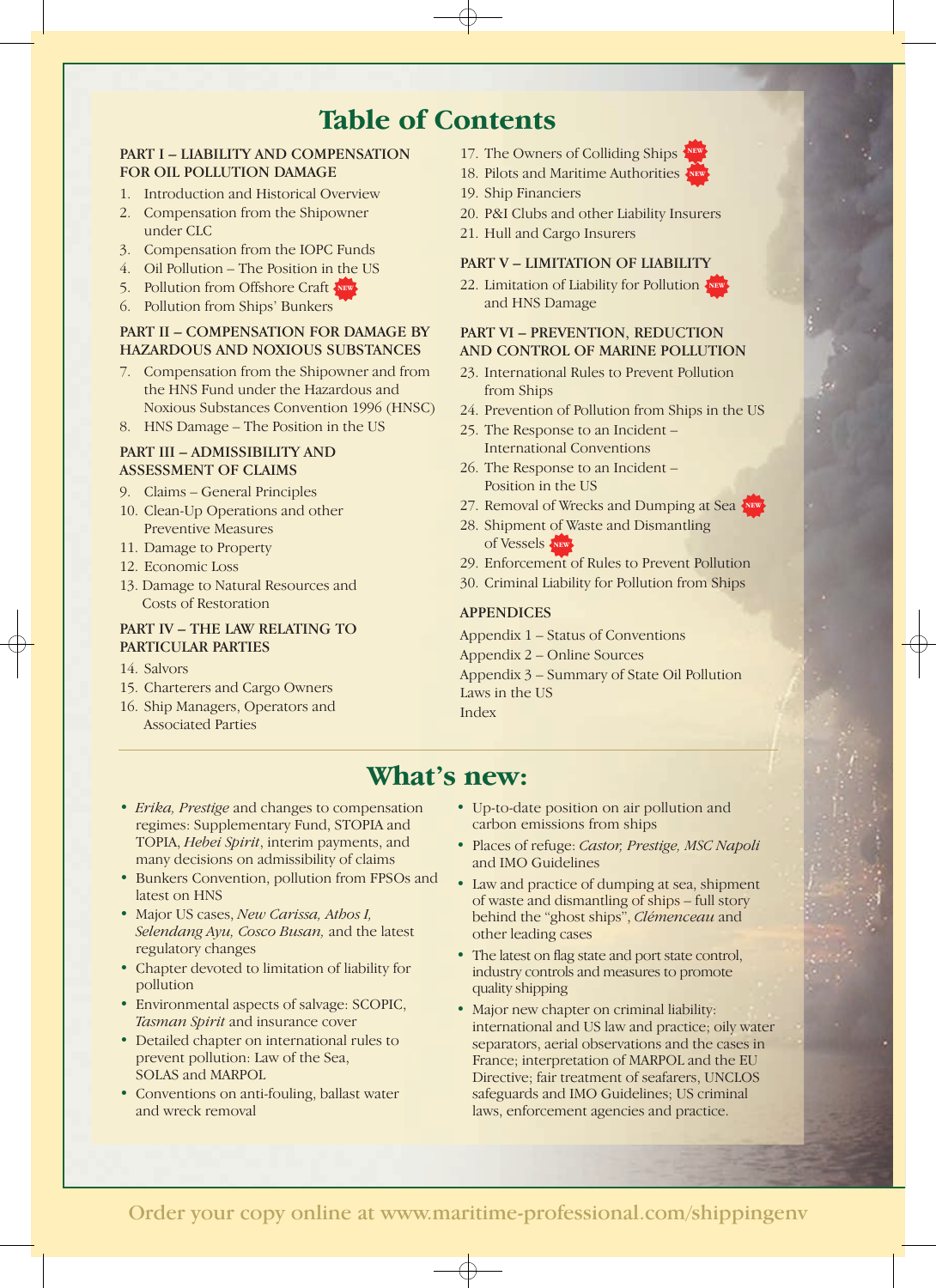*"Written by internationally-renowned authors with many years of experience in the maritime field, it deals comprehensively, authoritatively and in an accessible and user-friendly style with all the key issues."* 

**Willem Oosterveen, Director, INTERNATIONAL OIL POLLUTION COMPENSATION FUNDS** 

*"A uniquely thorough reference work on this increasingly prominent area of public and regulatory focus. The wide role played by liability insurers is comprehensively addressed – invaluable for newcomers to the subject and experienced practitioners alike."* 

**Andrew Bardot, INTERNATIONAL GROUP OF P&I CLUBS** 

*"Referred to by ITOPF as the 'Green Bible' – in recognition of the comprehensive and authoritative coverage of key issues, and of the fact that it is written in a style that makes it accessible to readers from various disciplines and nationalities, not necessarily having a legal background."*  **Dr Karen Purnell, INTERNATIONAL TANKER OWNERS POLLUTION FEDERATION LTD (ITOPF)** 

*"This most important reference book will undoubtedly assist anyone concerned with ship operations, marine salvage, marine insurance and maritime law, as well as maritime authorities and legislators."* 

**Michael J. Lacey, Secretary General, INTERNATIONAL SALVAGE UNION** 

*"Written by two experienced practitioners,* Shipping and the Environment *is recognized not only as a leading reference work for experts but also as a clear and practical text for a wide international readership."* 

**Carl Gustav Lundin, Head, Marine Programme, INTERNATIONAL UNION FOR THE CONSERVATION OF NATURE (IUCN)** 

*"The first edition of this book is outstanding and the second will be received with very high expectations by the shipping community."* 

**Karl-Johan Gombrii, President, COMITÉ MARITIME INTERNATIONAL** 

*"*Shipping and the Environment *is an indispensable part of our maritime library."* 

**John D. Kimball, BLANK ROME LLP, NEW YORK** 









Image courtesy of the Office of Response and Restoration, National Ocean Service, National Oceanic and Atmospheric Administration

CARISSA